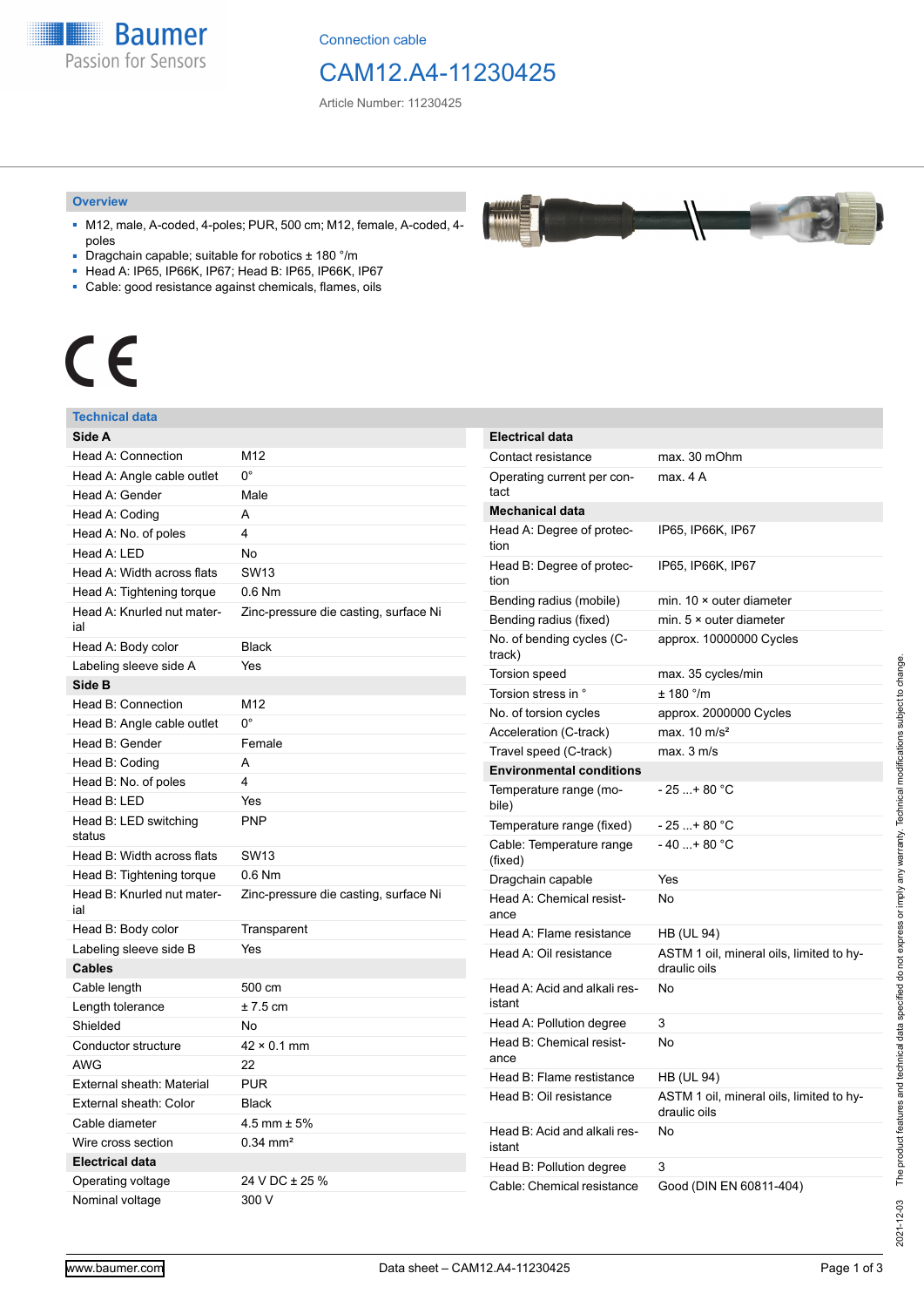

Connection cable

### CAM12.A4-11230425

Article Number: 11230425

#### **Technical data**

**Side A**

#### **Environmental conditions**

**Technical drawing**

Cable: Flame resistance Conform UL 1581 §1090 (H); CSA FT2; IEC 60332-2-2 Cable: Oil resistance Good (DIN EN 60811-404)

#### **Environmental conditions**

Cable: Silicone-free Yes

#### **Side B**

**Coding**

#### **Technical drawing**





#### **Coding**